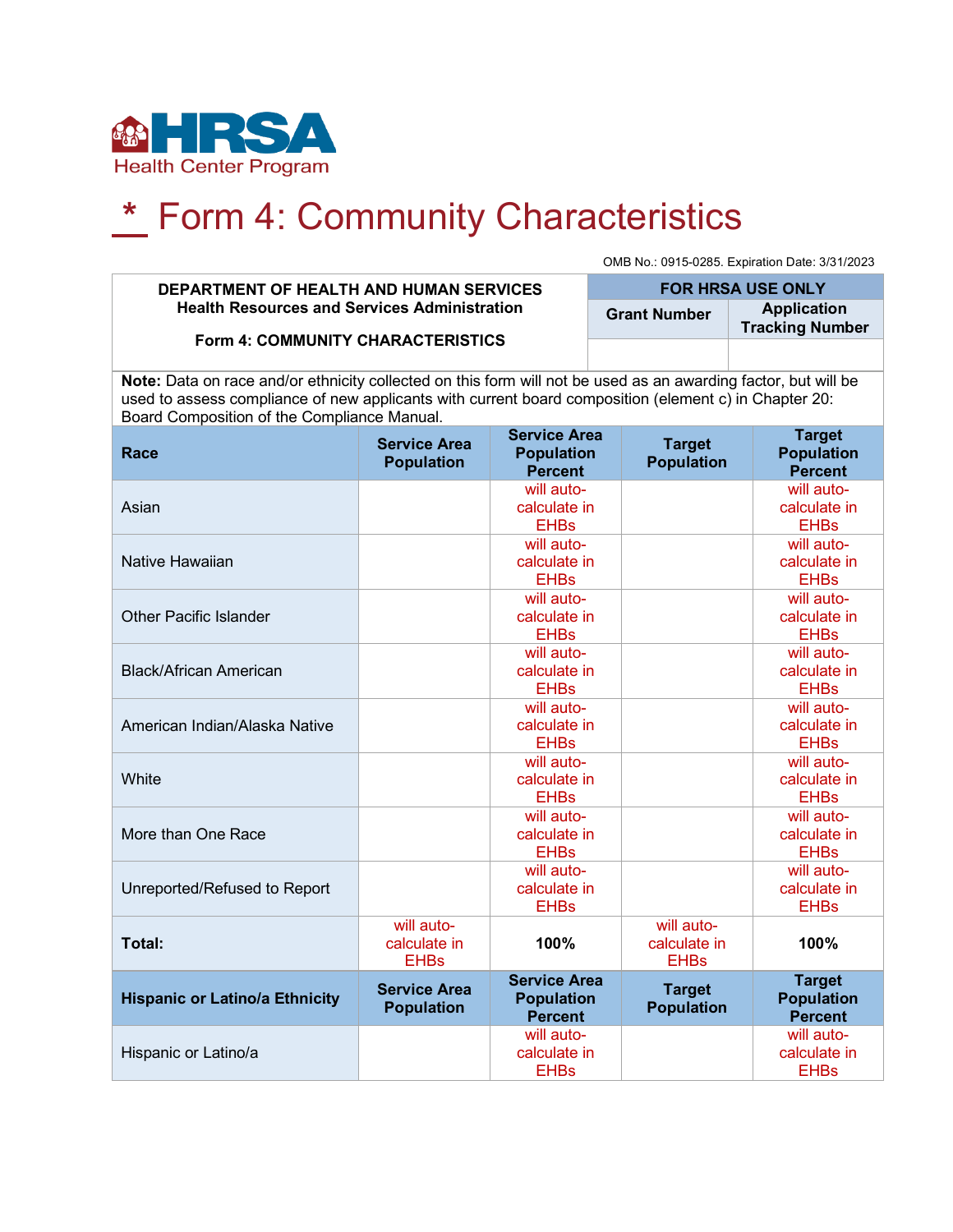| <b>Hispanic or Latino/a Ethnicity</b>                    | <b>Service Area</b><br><b>Population</b>  | <b>Service Area</b><br><b>Population</b><br><b>Percent</b> | <b>Target</b><br><b>Population</b>        | <b>Target</b><br><b>Population</b><br><b>Percent</b> |
|----------------------------------------------------------|-------------------------------------------|------------------------------------------------------------|-------------------------------------------|------------------------------------------------------|
| Non-Hispanic or Latino                                   |                                           | will auto-<br>calculate in<br><b>EHBs</b>                  |                                           | will auto-<br>calculate in<br><b>EHBs</b>            |
| Unreported/Refused to Report                             |                                           | will auto-<br>calculate in<br><b>EHBs</b>                  |                                           | will auto-<br>calculate in<br><b>EHBs</b>            |
| Total:                                                   | will auto-<br>calculate in<br><b>EHBs</b> | 100%                                                       | will auto-<br>calculate in<br><b>EHBs</b> | 100%                                                 |
| Income as a Percent of<br><b>Poverty Guideline</b>       | <b>Service Area</b><br><b>Population</b>  | <b>Service Area</b><br><b>Population</b><br><b>Percent</b> | <b>Target</b><br><b>Population</b>        | <b>Target</b><br><b>Population</b><br><b>Percent</b> |
| 100% and below                                           |                                           | will auto-<br>calculate in<br><b>EHBs</b>                  |                                           | will auto-<br>calculate in<br><b>EHBs</b>            |
| 101-200%                                                 |                                           | will auto-<br>calculate in<br><b>EHBs</b>                  |                                           | will auto-<br>calculate in<br><b>EHBs</b>            |
| <b>Over 200%</b>                                         |                                           | will auto-<br>calculate in<br><b>EHBs</b>                  |                                           | will auto-<br>calculate in<br><b>EHBs</b>            |
| Total:                                                   | will auto-<br>calculate in<br><b>EHBs</b> | 100%                                                       | will auto-<br>calculate in<br><b>EHBs</b> | 100%                                                 |
| <b>Principal Third Party Medical</b><br><b>Insurance</b> | <b>Service Area</b><br><b>Population</b>  | <b>Service Area</b><br><b>Population</b><br><b>Percent</b> | <b>Target</b><br><b>Population</b>        | <b>Target</b><br><b>Population</b><br><b>Percent</b> |
| Medicaid                                                 |                                           | will auto-<br>calculate in<br><b>EHBs</b>                  |                                           | will auto-<br>calculate in<br><b>EHBs</b>            |
| Medicare                                                 |                                           | will auto-<br>calculate in<br><b>EHBs</b>                  |                                           | will auto-<br>calculate in<br><b>EHBs</b>            |
| <b>Other Public Insurance</b>                            |                                           | will auto-<br>calculate in<br>EHBs                         |                                           | will auto-<br>calculate in<br><b>EHBs</b>            |
| Private Insurance                                        |                                           | will auto-<br>calculate in<br><b>EHBs</b>                  |                                           | will auto-<br>calculate in<br><b>EHBs</b>            |
| None/Uninsured                                           |                                           | will auto-<br>calculate in<br><b>EHBs</b>                  |                                           | will auto-<br>calculate in<br><b>EHBs</b>            |
| Total:                                                   | will auto-<br>calculate in<br><b>EHBs</b> | 100%                                                       | will auto-<br>calculate in<br><b>EHBs</b> | 100%                                                 |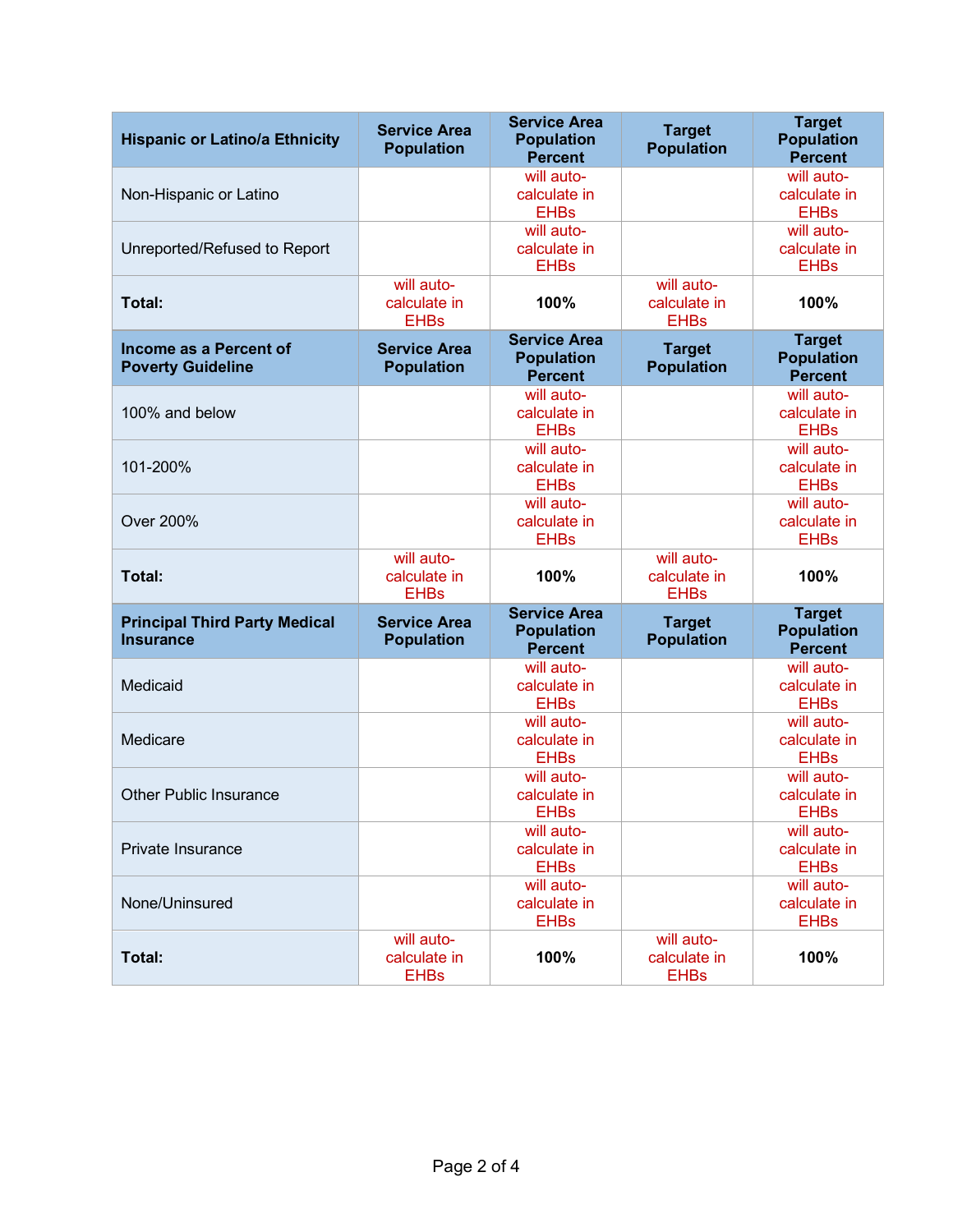| <b>Special Populations and</b><br><b>Select Population</b><br><b>Characteristics</b> | <b>Service Area</b><br><b>Population</b> | <b>Service Area</b><br><b>Population</b><br><b>Percent</b> | <b>Target</b><br><b>Population</b> | <b>Target</b><br><b>Population</b><br><b>Percent</b> |
|--------------------------------------------------------------------------------------|------------------------------------------|------------------------------------------------------------|------------------------------------|------------------------------------------------------|
| Migratory/Seasonal Agricultural<br><b>Workers and Families</b>                       |                                          | will auto-<br>calculate in<br><b>EHBs</b>                  |                                    | will auto-<br>calculate in<br><b>EHBs</b>            |
| People Experiencing<br><b>Homelessness</b>                                           |                                          | will auto-<br>calculate in<br><b>EHBs</b>                  |                                    | will auto-<br>calculate in<br><b>EHBs</b>            |
| <b>Residents of Public Housing</b>                                                   |                                          | will auto-<br>calculate in<br><b>EHBs</b>                  |                                    | will auto-<br>calculate in<br><b>EHBs</b>            |
| School Age Children                                                                  |                                          | will auto-<br>calculate in<br><b>EHBs</b>                  |                                    | will auto-<br>calculate in<br><b>EHBs</b>            |
| Veterans                                                                             |                                          | will auto-<br>calculate in<br><b>EHBs</b>                  |                                    | will auto-<br>calculate in<br><b>EHBs</b>            |
| Lesbian, Gay, Bisexual, and<br>Transgender                                           |                                          | will auto-<br>calculate in<br><b>EHBs</b>                  |                                    | will auto-<br>calculate in<br><b>EHBs</b>            |
| People Living with HIV                                                               |                                          | will auto-<br>calculate in<br><b>EHBs</b>                  |                                    | will auto-<br>calculate in<br><b>EHBs</b>            |
| Individuals Best Served in a<br>Language Other Than English                          |                                          | will auto-<br>calculate in<br><b>EHBs</b>                  |                                    | will auto-<br>calculate in<br><b>EHBs</b>            |
| Other<br>Please Specify (maximum 200<br>Characters):                                 |                                          | will auto-<br>calculate in<br><b>EHBs</b>                  |                                    | will auto-<br>calculate in<br><b>EHBs</b>            |

Public Burden Statement: Health centers (section 330 grant funded and Federally Qualified Health Center look-alikes) deliver comprehensive, high quality, cost-effective primary health care to patients regardless of their ability to pay. The Health Center Program application forms provide essential information to HRSA staff and objective review committee panels for application evaluation; funding recommendation and approval; designation; and monitoring. The OMB control number for this information collection is 0915-0285 and it is valid until 3/31/2023. This information collection is mandatory under the Health Center Program authorized by section 330 of the Public Health Service (PHS) Act [\(42 U.S.C. 254b\)](http://uscode.house.gov/view.xhtml?req=granuleid:USC-prelim-title42-section254b&num=0&edition=prelim). Public reporting burden for this collection of information is estimated to average 1 hour per response, including the time for reviewing instructions, searching existing data sources, and completing and reviewing the collection of information. Send comments regarding this burden estimate or any other aspect of this collection of information, including suggestions for reducing this burden, to HRSA Reports Clearance Officer, 5600 Fishers Lane, Room 14N136B, Rockville, Maryland, 20857 o[r paperwork@hrsa.gov.](mailto:paperwork@hrsa.gov)

## **Instructions**

Report current service area and target population data. Data on race and/or ethnicity collected on this form will **not** be used as an awarding factor, but will be used to assess compliance of new applicants with current board composition (element c) in [Chapter 20: Board Composition](https://bphc.hrsa.gov/programrequirements/compliancemanual/chapter-20.html) of the Compliance Manual. If you compile data from multiple data sources, the total numbers may vary across sources. If this is the case, make adjustments as needed to ensure that the total numbers for the first four sections of this form match. Adjustments must be explained in the NEED section of the Project Narrative.

Service area data must be specific to the proposed project and include the total number of individuals for each characteristic (percentages will automatically calculate in the HRSA Electronic Handbooks (EHBs)). If information for the service area is not available, extrapolate